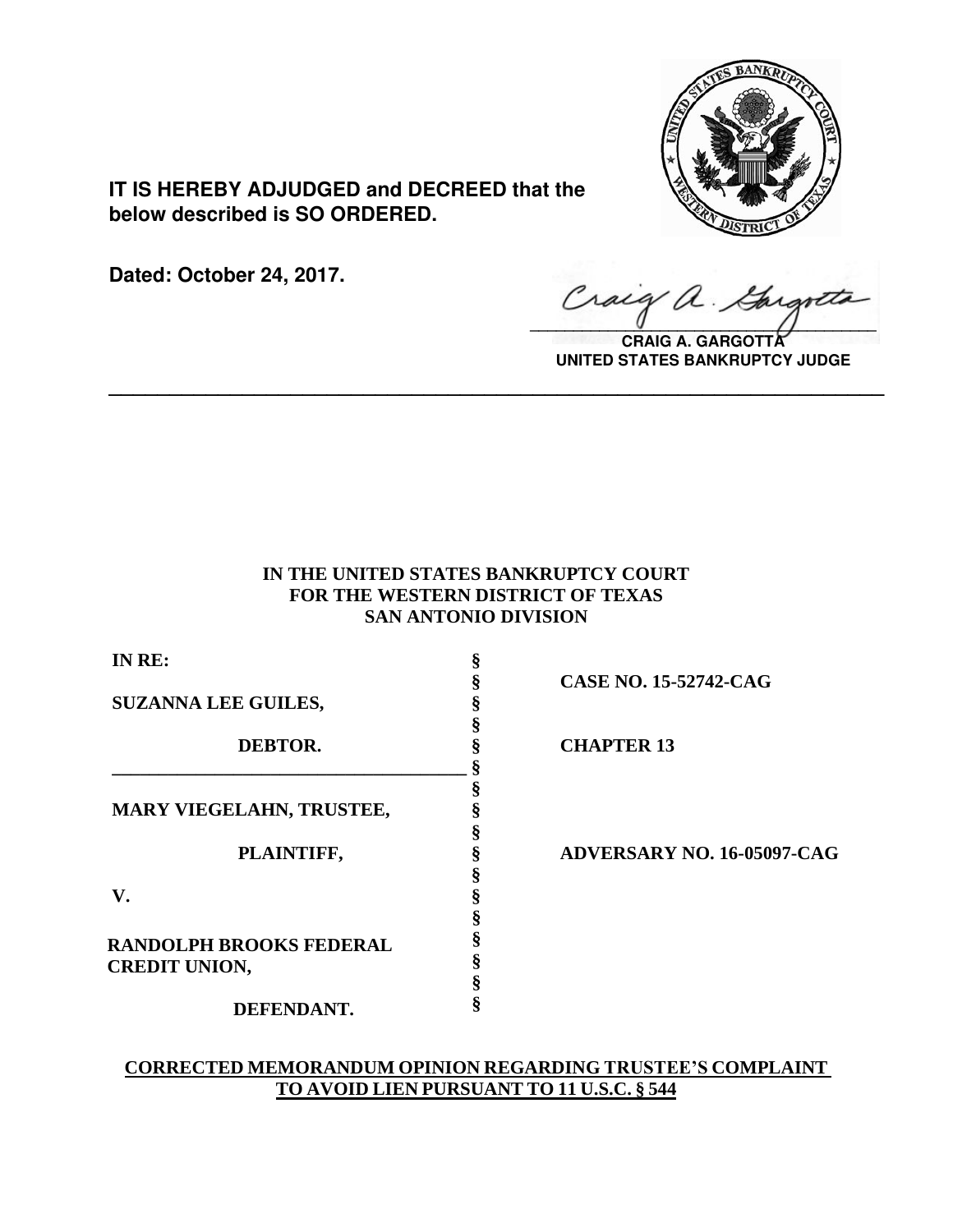Before the Court is Plaintiff Trustee's Complaint to Avoid Lien Pursuant to 11 U.S.C. § 544 (the "Complaint") (ECF No. 1).<sup>1</sup> The Trustee seeks to avoid a lien held by Defendant Randolph Brooks Federal Credit Union ("RBFCU" or "Creditor"). The Trustee alleges that RBFCU's security interest in the Debtor's motor vehicle is unperfected and therefore avoidable. RBFCU argues that the Trustee should not be permitted to avoid the lien because the avoidance would harm the Debtor, and further asserts that the lien is perfected and cannot be avoided. This case proceeded to trial without any oral testimony. The parties provided briefing in support of their respective positions. The trial was in essence a summary judgment determination because none of the facts are in dispute.

The Trustee filed this adversary proceeding and provided Plaintiff's Brief in Support of Complaint to Avoid Lien Pursuant to 11 U.S.C. § 544 prior to the trial to consider the Complaint (ECF No. 16). The trial was held August 10, 2017, and the Court took the case under advisement. Shortly thereafter, RBFCU filed Defendant's Memorandum in Opposition (ECF No. 18). The Trustee followed with Plaintiff's Supplemental Brief and Response to Defendant's Memorandum (ECF No. 20).

After considering the briefing and arguments from counsel, the Court finds that, although the Trustee has standing to object to the claim and pursue an avoidance action, RBFCU's lien is perfected under the Texas Certificate of Title Act and the Texas Business and Commerce Code. Accordingly, the lien is not avoidable and judgment is granted to Defendant RBFCU.

<sup>&</sup>lt;sup>1</sup> Unless otherwise noted, all references to "ECF" herein refer to documents filed in Adversary Proceeding 16-05097cag.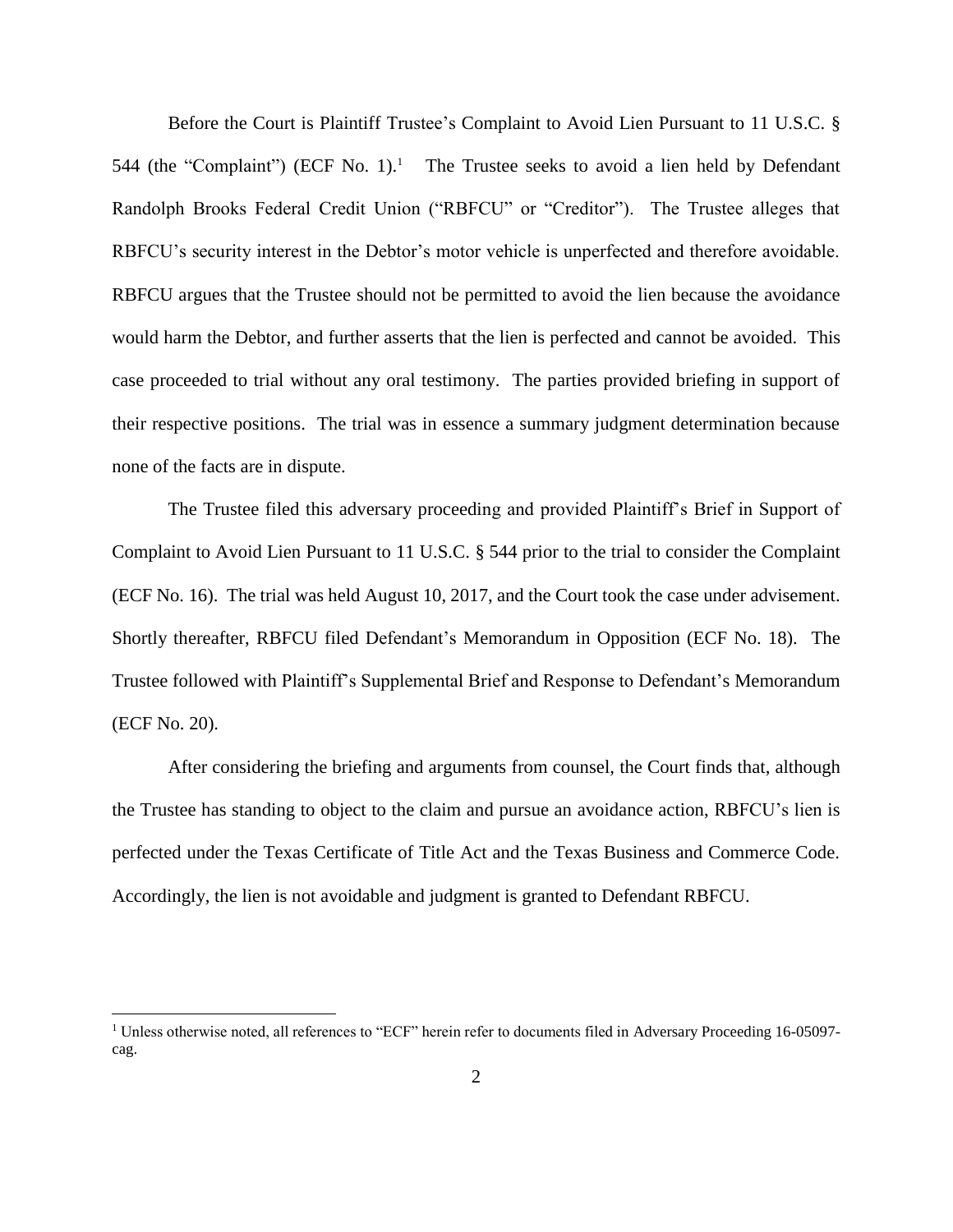The Court finds that it has subject matter pursuant to 28 U.S.C. § 1334. This is a core proceeding under 28 U.S.C. § 157(b)(2)(K) (determinations of the validity, extent, or priority of liens). Venue is proper under 28 U.S.C. §§ 1408 and 1409. This opinion constitutes the Court's findings of fact and conclusions of law in accordance with Fed. R. Bankr. P. 7052 and Fed. R. Bankr. P. 9014.

### **BACKGROUND**

The Debtor possesses a 2007 Chevrolet Silverado (ECF No. 1). In July 2010, the Debtor took out a loan from RBFCU in the amount of \$19,024.57 (the "First Note"), secured by the vehicle and payable over a fifty-four month period (ECF No. 1). RBFCU noted its security interest on the Certificate of Title (ECF No. 1) (Exhibit A). Almost four years later in May 2014, the Debtor took out a second loan from RBFCU, secured by the same collateral, for \$14,525.00 (the "Second Note") (ECF No. 1). Both parties agree that a portion of the money from the Second Note was used to pay off the remaining balance of the First Note, and that there were additional funds left over for the Debtor (ECF Nos. 18 and 20). Both parties also agree that this was, apparently, not a refinance but simply a second issue of funds to the Debtor. (Trial Audio, 10:39:56, August 10, 2017). RBFCU did not change the lien date on the Certificate of Title (ECF No. 1) (Exhibit A). In November 2015, the Debtor filed for chapter 13 bankruptcy, and RBFCU filed its Proof of Claim (ECF No. 1) (Exhibit A).

The Trustee argues that when the First Note was paid off by funds from the Second Note, RBFCU's lien was extinguished and the Second Note created a new indebtedness (ECF No. 20). Therefore, in order to perfect its new security interest, RBFCU should have noted its new 2014 lien on the Certificate of Title (ECF No. 20). Functionally, the lien notation would have looked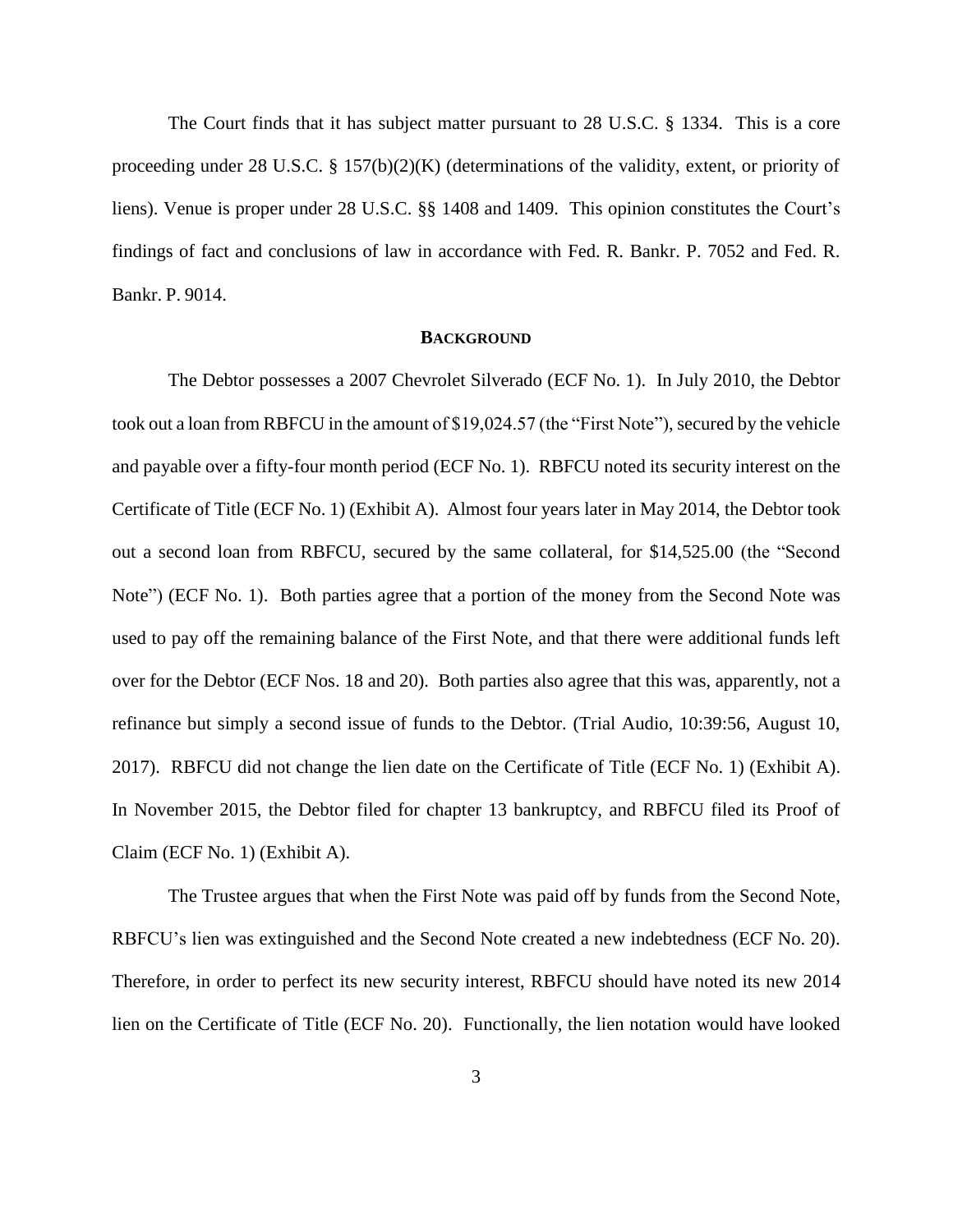precisely the same—the same collateral and the same creditor information—but for the listed date the lien came into effect. By leaving the 2010 date, the Trustee contends, RBFCU failed to perfect its security interest and therefore the lien may be avoided through 11 U.S.C. § 544 (ECF No. 20).

RBFCU's response is twofold: (1) that the Court may reject a properly brought avoidance action if a higher purpose would be served in restraining the Trustee's use of avoidance powers; and (2) that the Second Note was a future advance covered by a cross-collateralization clause in the security agreement, so the original lien continued and was never satisfied (ECF No. 18). Therefore, RBFCU maintains that there was never any new security interest to be perfected; the perfection in 2010 extends to the present and the notation on the title is sufficient (ECF No. 18).

# **LEGAL ANALYSIS**

The Court is not persuaded by RBFCU's argument that the Court should preclude the Trustee's avoidance action even if the transfer is statutorily avoidable. Section 103(a) of the Bankruptcy Code allows chapter 13 trustees to utilize § 544 avoidance powers, and, if a transfer is avoidable, a trustee is well within its rights to pursue an action to marshal those assets for the estate. *In re Santoyo*, 540 B.R. 284, 289 (Bankr. S.D. Tex. 2015).<sup>2</sup> Accordingly, the Court finds that the Trustee in the instant case has standing to bring an avoidance action and attempt to avoid an allegedly unperfected lien.

Despite the Trustee's standing to object to RBFCU's claim and commence the avoidance action, the Court finds that RBFCU's security interest is perfected. The Court has examined case law within the Fifth Circuit as well as in sister circuits, as this appears to be a matter of first

<sup>2</sup> Unless otherwise noted, all statutory references are to 11 U.S.C., *et seq*.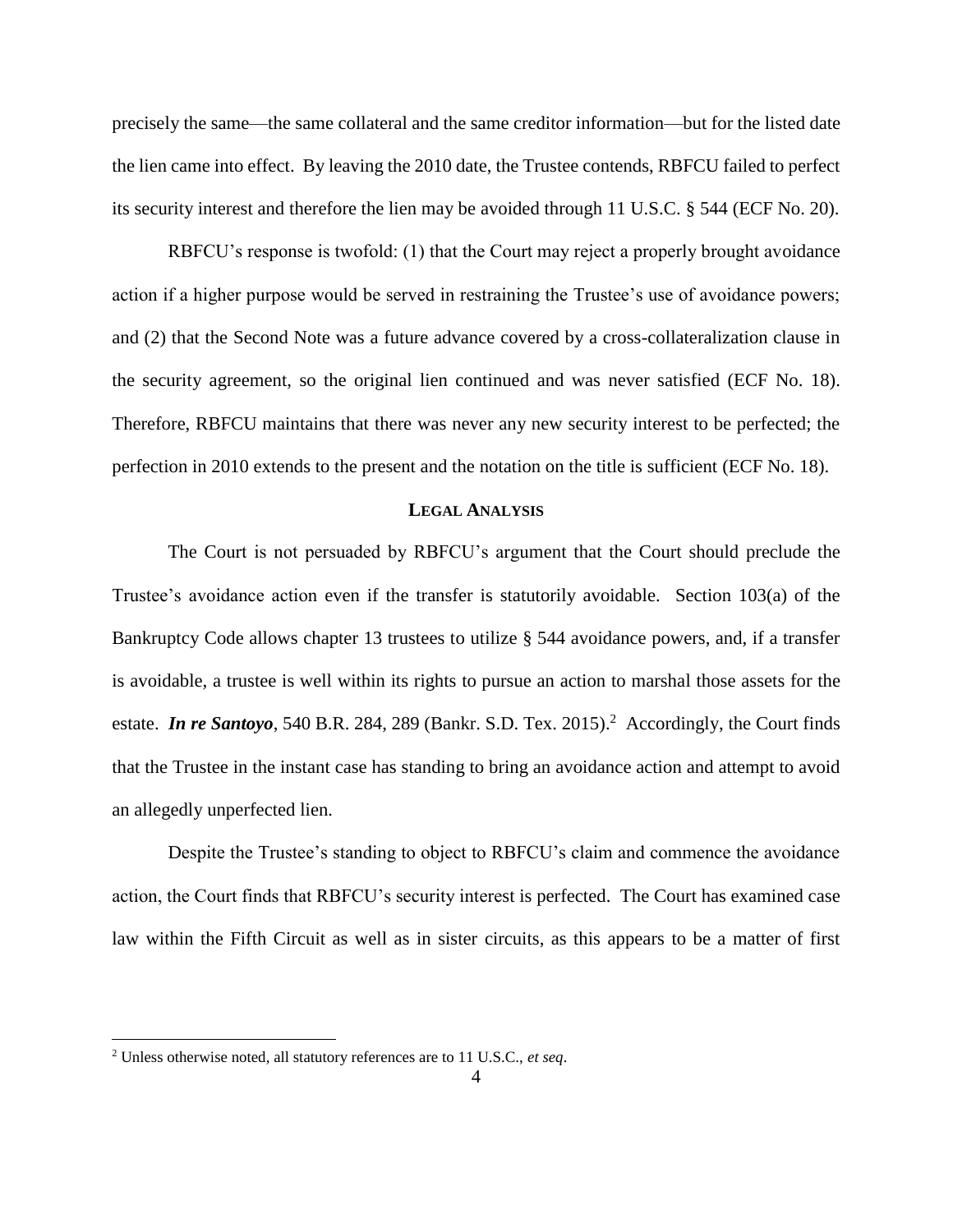impression in Texas federal courts. The Court finds that the Second Note functioned as a future advance and did not create a new security interest. The lien, therefore, is not avoidable.

#### **The Trustee Has Standing to Object to the Claim and Attempt to Avoid the Lien.**

Section 544(a) of the Bankruptcy Code empowers trustees with the capability to avoid liens that are unperfected as of the date of the bankruptcy petition. 11 U.S.C.  $\S$  544(a). Section 103(a) applies chapter 5 in chapter 13 cases, thereby imbuing chapter 13 trustees with the § 544 powers. 11 U.S.C. § 103(a). Avoided transfers are preserved for the benefit of the estate. 11 U.S.C. § 551. Therefore, the Trustee has to capacity to challenge what she alleges is an unperfected lien.

RBFCU argues that the Court may limit the proper use of the Trustee's avoidance power if a "higher purpose" would be served by disallowing the avoidance action (ECF No. 18 at p. 2). RBFCU also contends that the Debtor's interests would be better served if the lien were not avoided, citing  $\S$  1302(b)(4) of the Code to indicate that trustees must assist debtors in plan performance. RBFCU maintains that, because avoiding the lien does not assist the Debtor, the Court should again restrain the Trustee in her avoidance action.

The Court finds no authority for the Creditor's proposed balancing test or its suggested result. It is uncontested that the avoidance of this lien would increase the dividend to the general unsecured creditors almost forty percent; this is a sufficient purpose served by the Trustee's action (ECF No. 20). Indeed, trustee avoidance powers exist precisely so that trustees might attempt to increase the assets of the bankruptcy estate. *Matter of Zedda*, 103 F.3d 1195, 1201 (5th Cir. 1997). If a transfer or obligation is found to be avoidable—the chief contention in the matter at hand then the Code vests trustees with all-encompassing and full avoidance powers. *In re Salaymeh*, 361 B.R. 822, 832 (Bankr. S.D. Tex. 2007).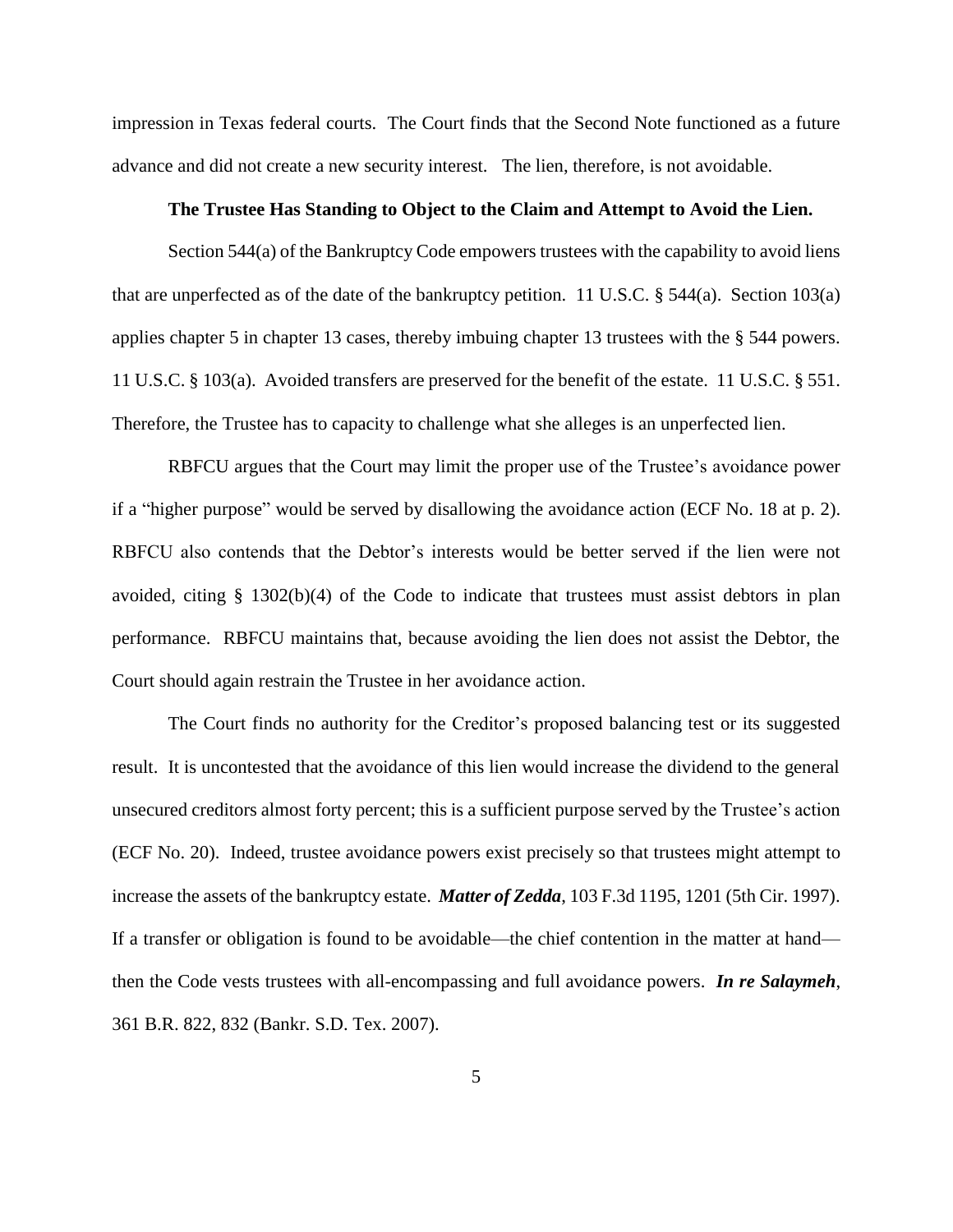Additionally, the Trustee's ability to exercise her avoidance power does not hinge on the avoidance's effect on the Debtor. The Trustee's avoidance of a lien is not at odds with her § 1302(b)(4) duty to "advise . . . and assist the debtor in performance under the plan." *See Ferrell v. Countryman*, 398 B.R. 857, 867 (E.D. Tex. 2009) (explaining that chapter 13 trustees are not disinterested bystanders post-confirmation, but instead should advise the debtor about matters including payment reductions or suspensions, credit problems, collection efforts, and executory contracts). This duty does not mandate that a trustee refrain from the exercise of other powers; a trustee's primary duty is to maximize the value of the estate, not to serve as additional debtor's counsel. *Commodity Futures Trading Comm'n v. Weintraub*, 471 U.S. 343, 352 (1985). The Code does not require that a trustee weigh every action against its potential impact on the debtor, to the possible detriment of the estate. Therefore, when avoiding a lien that is in the best interest of the estate, a trustee may pursue the avoidance. The Court finds that the Trustee has standing to object to the claim and to attempt to avoid the lien.

Despite the Trustee's ability to bring the action, she does not prevail in it, because the lien is perfected and therefore not avoidable.

#### **1. RBFCU Properly Perfected Its Security Interest in the Collateral.**

When RBFCU noted its lien on the vehicle's certificate of title in 2010, it perfected its security interest. The parties and the Court agree that the controlling statutes as to the perfection of security interests in motor vehicles are within the Texas Certificate of Title Act, found in Chapter 501 of the Texas Transportation Code. *See In re Stanton*, 254 B.R. 357, 361–62 (Bankr. E.D. Tex. 1991) (indicating that whether or not a security interest has been perfected is governed by state law). Regarding motor vehicles that, like the Debtor's, are not inventory, a creditor may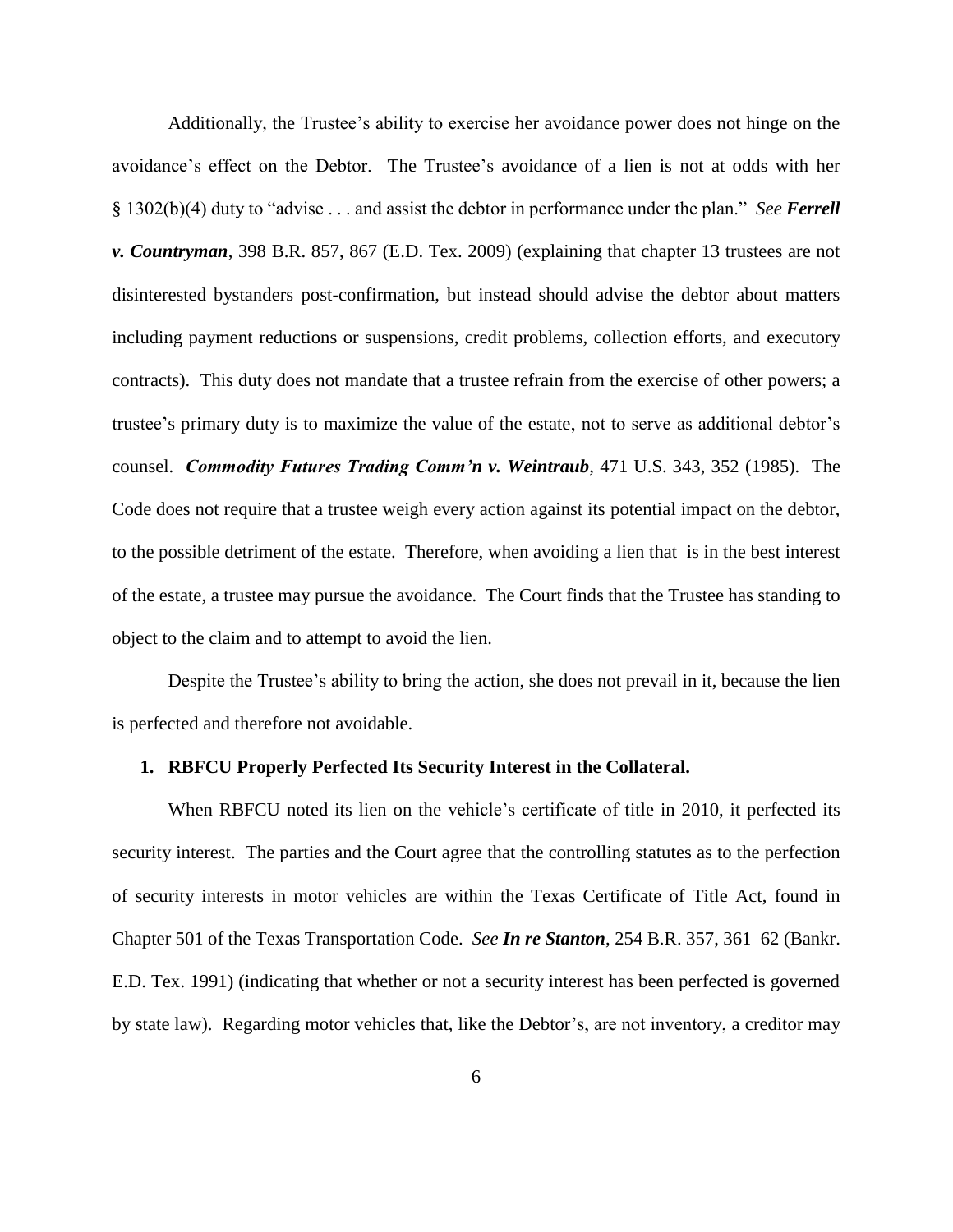perfect a lien "only by recording the security interest on the title as provided by this chapter." Tex. Transp. Code Ann. § 501.111(a) (West 2012). The title must include the name and address of each lienholder and the date of each lien on the vehicle. Tex. Transp. Code Ann. § 501.021(a) (West 2012). The lienholder is entitled to retain the certificate of title until the debtor satisfies its obligation. Tex. Transp. Code Ann. § 501.027(b)(1) (West 2012); *In re Biggerstaff*, 02-50962- RLJ-7, 2004 WL 3209524, at \*2 (Bankr. N.D. Tex. June 23, 2004).

RFBCU properly noted itself as the lienholder as of September 1, 2010, the date listed on the title. The Creditor's full name and address are noted on the lien. The validity and perfection of the First Note are not in question; RBFCU fully complied with the statute.

# **2. RBFCU's Security Interest Remains Perfected.**

The issue then becomes whether or not the introduction of the Second Note, issued by the same Creditor to the same Debtor and secured by the same collateral, destroyed RBFCU's perfected security interest by essentially resetting the process and requiring the notation of a new lien. The Court finds that it did not.

#### **a. Texas Law Supports a Finding of Perfection.**

While there exist cases within Texas that address related questions and provide policy guidance, this appears to be a matter of first impression in courts within the Fifth Circuit.

#### **i. Statutory Standard**

A lien on a motor vehicle continues until it is satisfied and a new certificate of title is issued. *Commercial Credit Co. v. Am. Mfg. Co.*, 155 S.W.2d 834, 840 (Tex. Civ. App.—Fort Worth 1941, writ ref'd). Texas allows for security agreements to include future advance clauses where the collateral secures future advances or other value. Tex. Bus. & Com. Code Ann. § 9.204(c) (West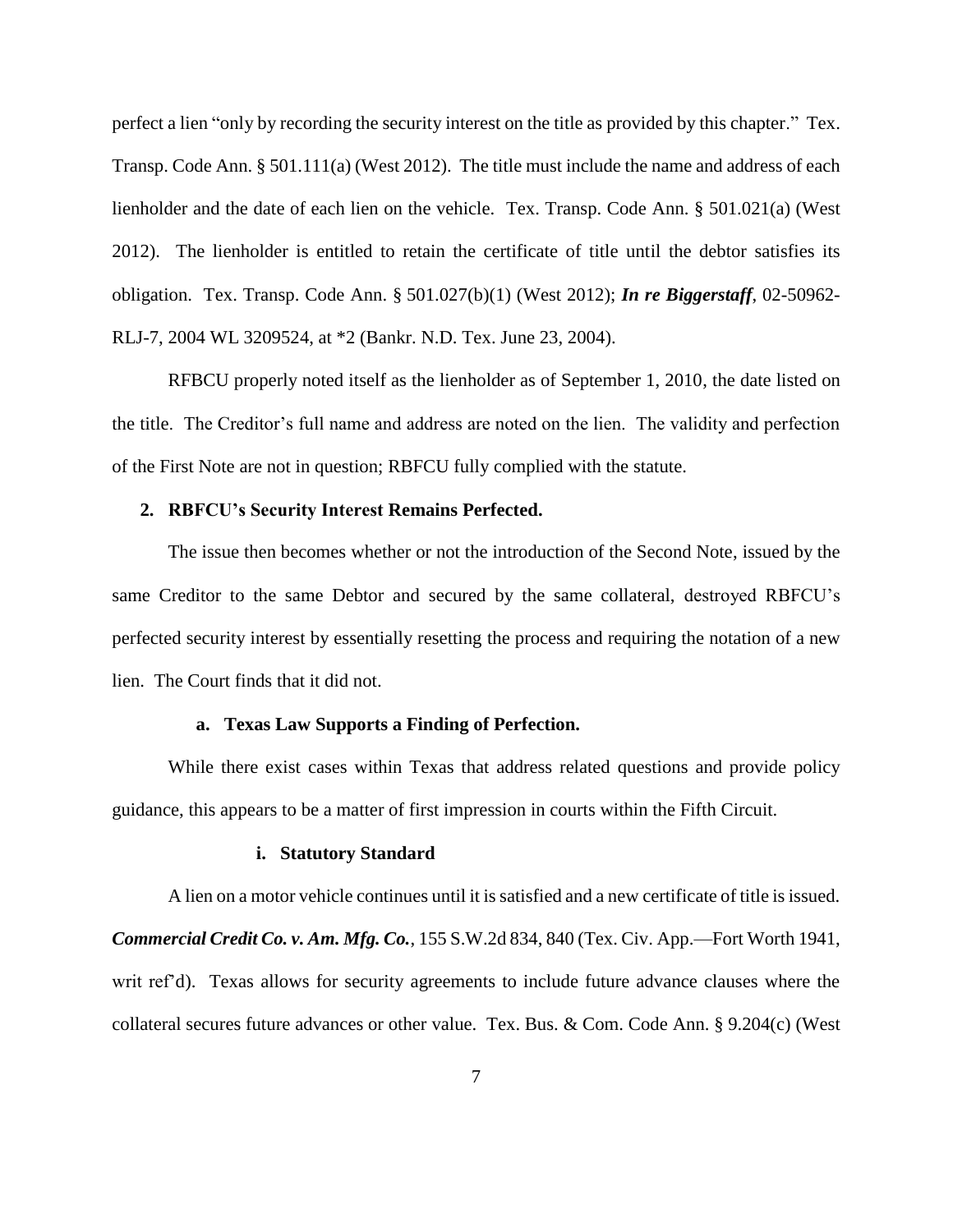2001). These are also called "dragnet" clauses, particularly when the clause considers alreadyexisting debt. *In re Trinity Meadows Raceway, Inc.*, 252 B.R. 660, 663 (Bankr. N.D. Tex. 2000). Future advance clauses are only recognized when they are reasonably within the contemplation of the parties. *Kimbell Foods, Inc. v. Republic Nat. Bank of Dallas*, 557 F.2d 491, 495 (5th Cir. 1977), *aff'd sub nom. United States v. Kimbell Foods, Inc.*, 440 U.S. 715 (1979). The "reasonable contemplation" requirement is met when the security agreement between the parties clearly contains a future advance clause, not ambiguous and not as a result of mutual mistake, because courts look to the written contract language when determining intent. *In re Trinity Meadows Raceway*, 252 B.R. at 666. Once a future advance is recognized, its priority relates back to the date of the original security agreement. *Kimbell Foods*, 557 F.2d at 504. The lien is released when the lienholder returns the certificate of title to the debtor-owner and provides a release statement. Tex. Transp. Code Ann. § 501.115 (West 2012); *In re Biggerstaff*, 2004 WL 3209524, at \*2.

#### **ii. Fifth Circuit Precedent**

In the Fifth Circuit, the Court finds that the most relevant guidance may be found in *In re Conte*. *In re Conte*, 206 F.3d 536 (5th Cir. 2000). In *In re Conte*, a debtor took out a loan secured by his motor vehicle; the security agreement contained a future advance clause that indicated the collateral secured "any other loans you have with the credit union now or in the future and any other amounts you owe the credit union for any reason now or in the future." *Id.* at 537. The debtor later responded to a credit card advertisement from the creditor and requested a card; the same creditor issued him a MasterCard. *Id.*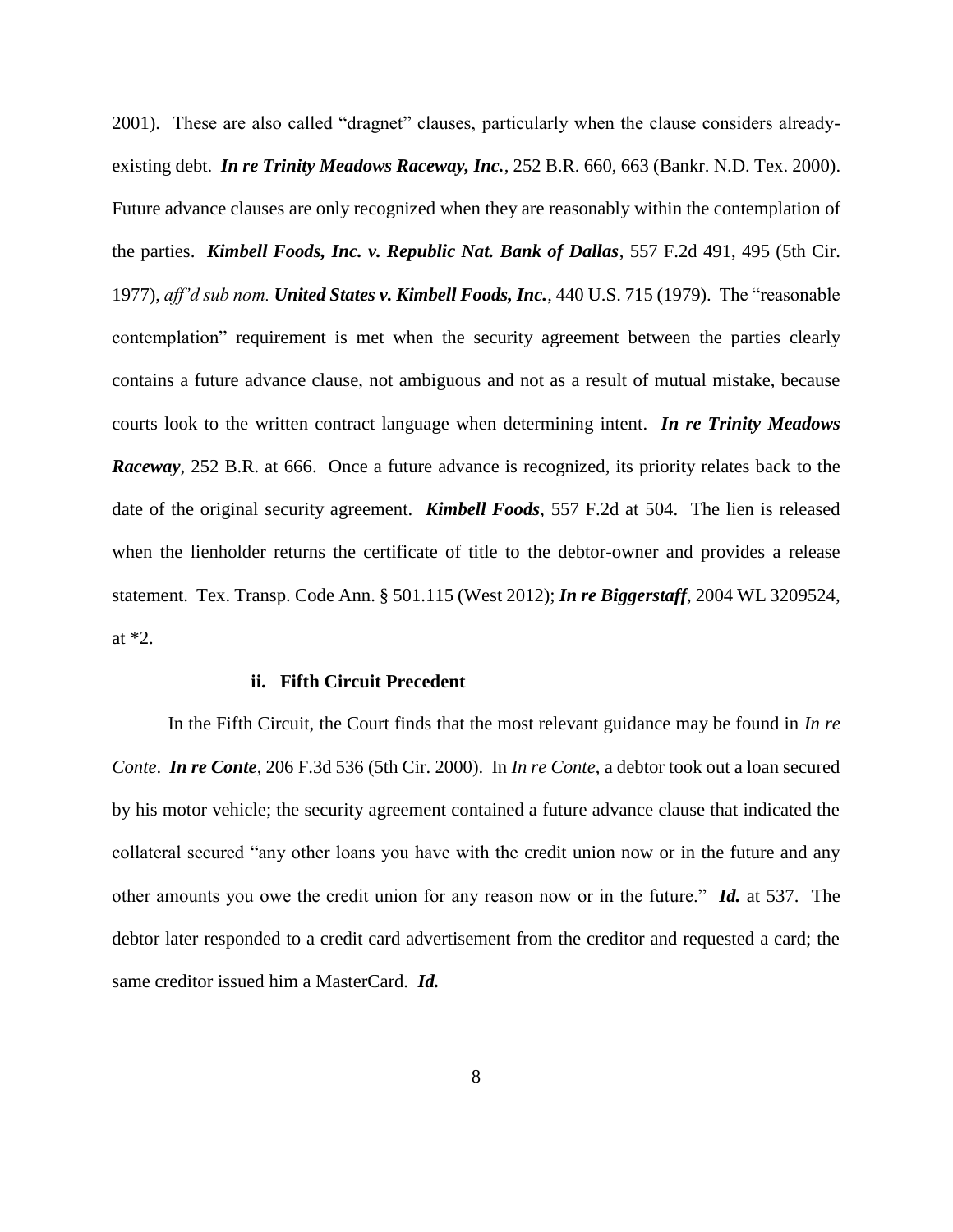The debtor eventually paid off the balance of his car loan and requested the creditor return the certificate of title; the creditor refused, because the debtor still owed an obligation on the credit card. *Id.* at 538. The debtor argued that his loan was satisfied and that the future advance clause should not extend to his credit card agreement. *Id.* The Fifth Circuit disagreed, applying Texas law and holding that the future advance clause in the security agreement extended the debtor's obligation through the repayment of the credit card debt as well. *Id.* at 539. Therefore, the lien remained. *Id.* The first loan being fully paid did not satisfy the obligation that the debtor still owed to the creditor, because the security agreement provided for the advance of future monies and the expansion of the obligation. *Id.*

### **iii. Application**

 $\overline{a}$ 

RBFCU cited the relevant provision in its security agreement during the hearing. (Trial

Audio, 10:39:39, August 10, 2017). The provision reads:

You are giving this Interest to secure repayment of your loan as well as any other amounts you now owe or will owe the Credit Union in the future. The collateral also secures your performance of all other obligations under your loan, this security agreement and any other agreement you have with the Credit Union.

(ECF No. 1) (Exhibit A at 6). The clause is markedly similar to the clause in *In re Conte*. The

Trustee has not contested the existence of the future advance clause<sup>3</sup> or its validity, but instead

<sup>&</sup>lt;sup>3</sup> The exhibit provided to the Court includes the second page of the security agreement for the Second Note; the second page contains the dragnet clause. Only the first page of the security agreement for the First Note was provided in the exhibit, so the exhibit does not include the page where the future advance clause is allegedly listed. A party correctly filing a proof of claim is deemed to have established a prima facie case against the debtor's assets, and the claimant will prevail unless the party who objects to the proof of claim provides evidence to rebut the claim. *In re Fidelity Holding Co., Ltd.*, 837 F.2d 696, 698 (5th Cir. 1988). The Plaintiff-Trustee did not raise any objection regarding the existence of the clause, and in fact argues from the premise that it is there (ECF No. 20). With no argument or indication from the Plaintiff-Trustee that the first security agreement failed to include the relevant clause, the Court will not *sua sponte* introduce doubt regarding its presence. That being said, the Court encourages creditors to use best practices by attaching all relevant pages to exhibits, as the future advance clause should be present in the initial agreement relating to the perfected interest.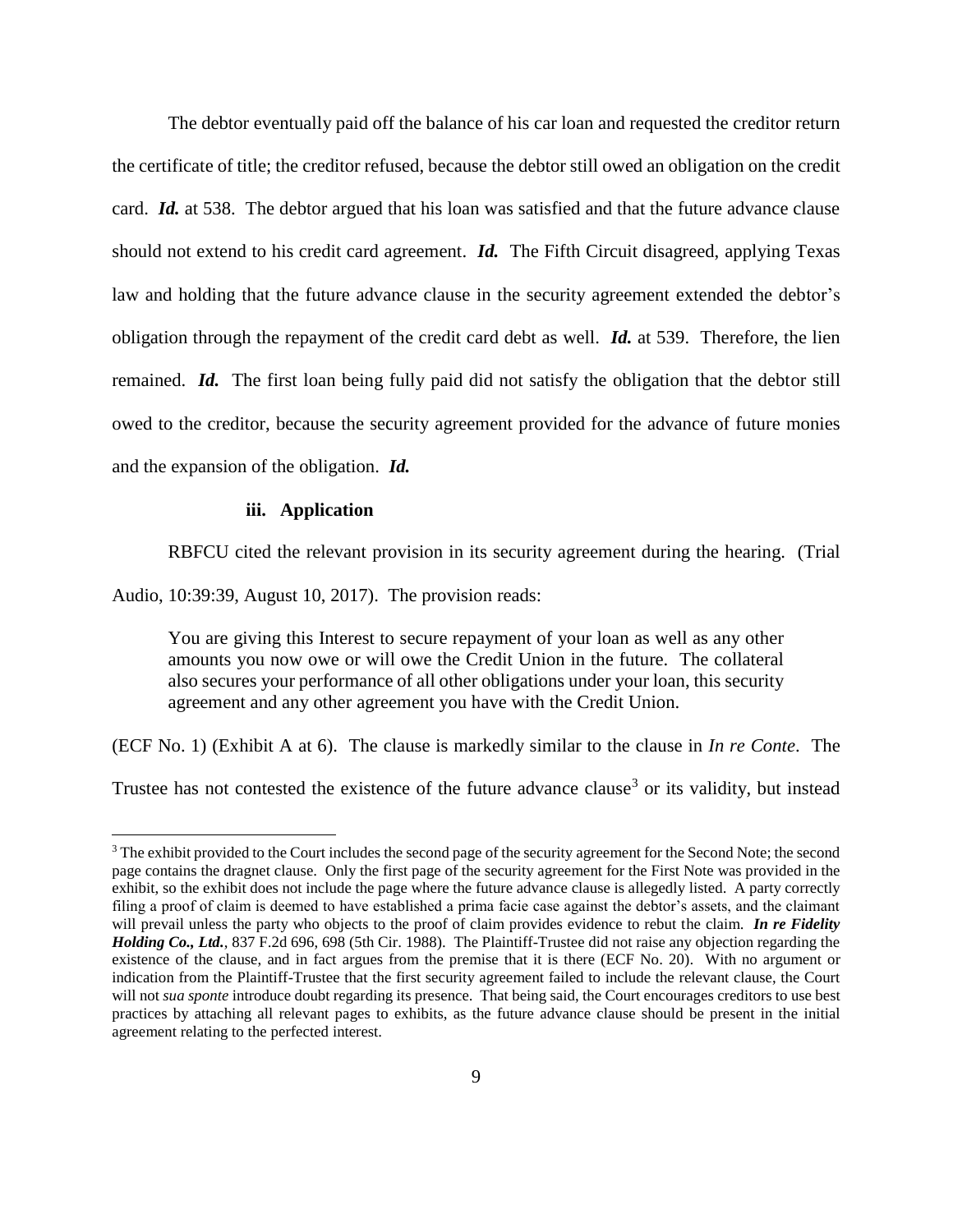contends that the Second Note is a new security interest rather than a future advance covered by the clause. The argument is premised on the allegation that the payment of the First Note "satisfied" the loan and therefore the lien must be released. *In re Conte* indicates that full payment of a loan does not satisfy the debtor's obligation if a future advance clause properly covers other existing loans. *Id.* 

The Trustee attempts to distinguish *In re Conte* by arguing that the debtor in that case incurred the credit card debt before the initial car loan was paid off, and therefore the facts are distinct from those at hand (ECF No. 20). The Court does not find a distinction. The Debtor in the instant case received the first loan, then received the second loan that was used to pay off the first loan, with funds outstanding for other use. Therefore, the Debtor incurred the second debt before paying off the initial car loan, precisely as the debtor in *In re Conte* did. *Id.* at 537.

This, then, leaves only the argument that the loan was satisfied when the First Note was paid off, and the remaining debt is unsecured; this point fails if there is reason to find the Second Note was a future advance. This Court so finds.

There are many compelling bases for treating the Second Note as a future advance: (1) the security agreements include unambiguous dragnet language; (2) the collateral is the same as in the First Note and was intended to collateralize both loans; (3) the same Creditor issued both Notes; (4) the Debtor receiving the funds is the same; (5) no gap in time existed between the issuance of the First Note and the issuance of the Second Note; and (6) the certificate of title was never released to the Debtor. The fact that the future advance was issued as a Second Note is immaterial. *See In re CTS Truss, Inc.*, 7-85-00172-11, 1986 WL 79426, at \*1 (W.D. Tex. Oct. 7, 1986) (finding that notes in addition to those given at the time of an initial security agreement are covered by the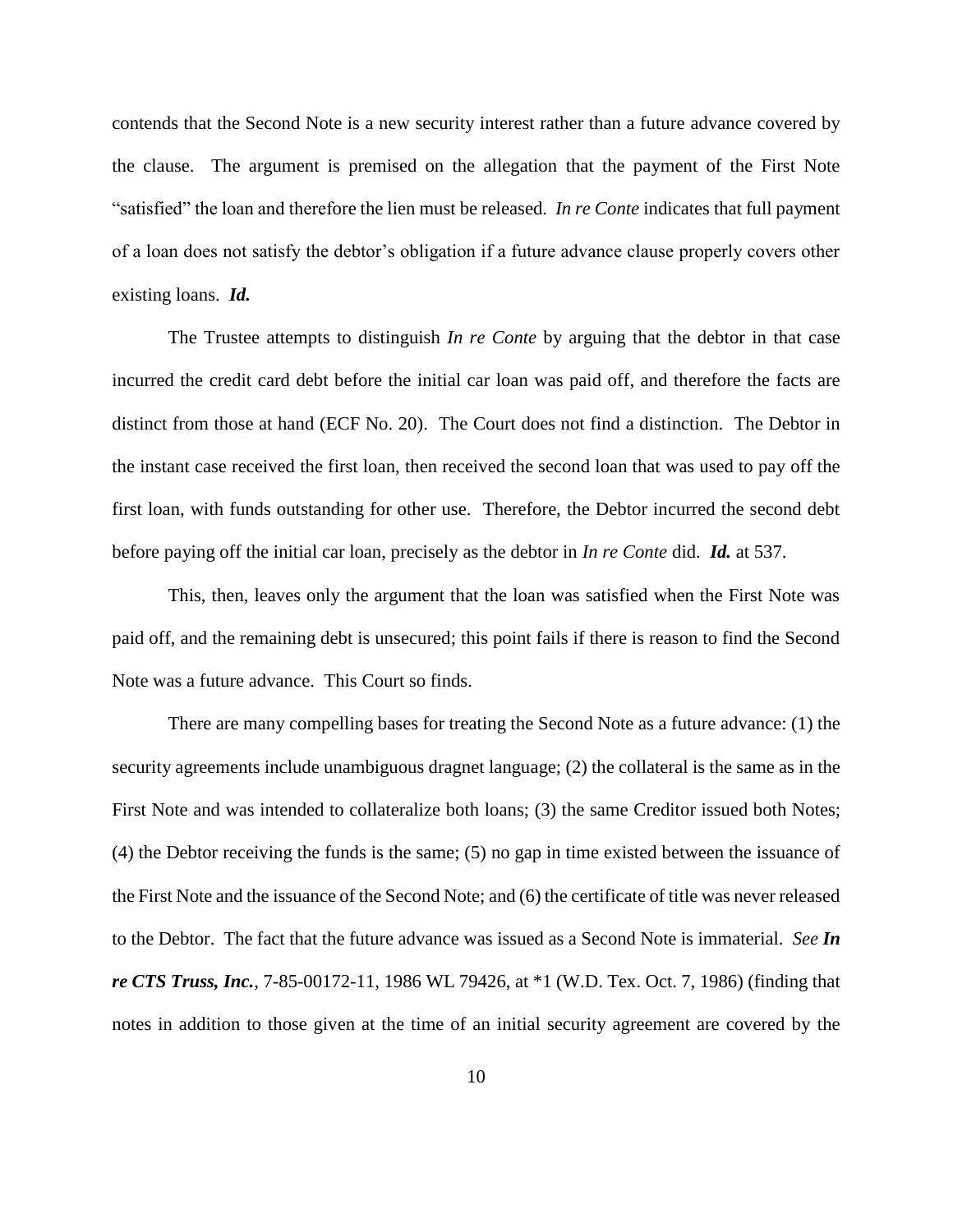agreement's future advance clause, which covered "future as well as existing" loans). The Court finds all of these factors relevant in its decision that the Second Note is properly classified as a future advance.

The Trustee finally maintains that the Second Note cannot be a future advance because it "advanced new monies after satisfaction of the [First] Note" (ECF No. 20 at p. 8). But RBFCU necessarily advanced the monies prior to the repayment, not after, as the funds from the Second Note gave the Debtor the capability to pay the First Note off. The timing of the debts incurred mirrors the timing in *In re Conte*. Additionally, the fact that more than the amount of the initial loan was extended is of no matter; such was also the case in *In re Conte*. *See In re Conte*, 206 F.3d at 537 (where the debtor incurred the credit card debt on top of the debt from the original loan). The uncontested clauses in the security agreements, along with the factual considerations of how and from whom the funds were issued, sufficiently establish the Second Note as a continuation of the initial obligation.

At no point was the Debtor relieved of her obligation to RBFCU. From the moment of the First Note to the issuance of the Second Note, the Debtor owed a debt to RBFCU. The day the Second Note was issued and used to pay off the remainder of the First Note and advance additional funds, the Debtor continued to owe an obligation to RBFCU. At every moment, the Debtor's obligation was secured by the same vehicle. Because RBFCU's security agreements indicate that the collateral secures present and future indebtedness, RBFCU's extension of additional monies to the Debtor did not create a new security interest, but rather sustained its existing interest. The dragnet clause is enforceable because it was reasonably within the contemplation of the parties.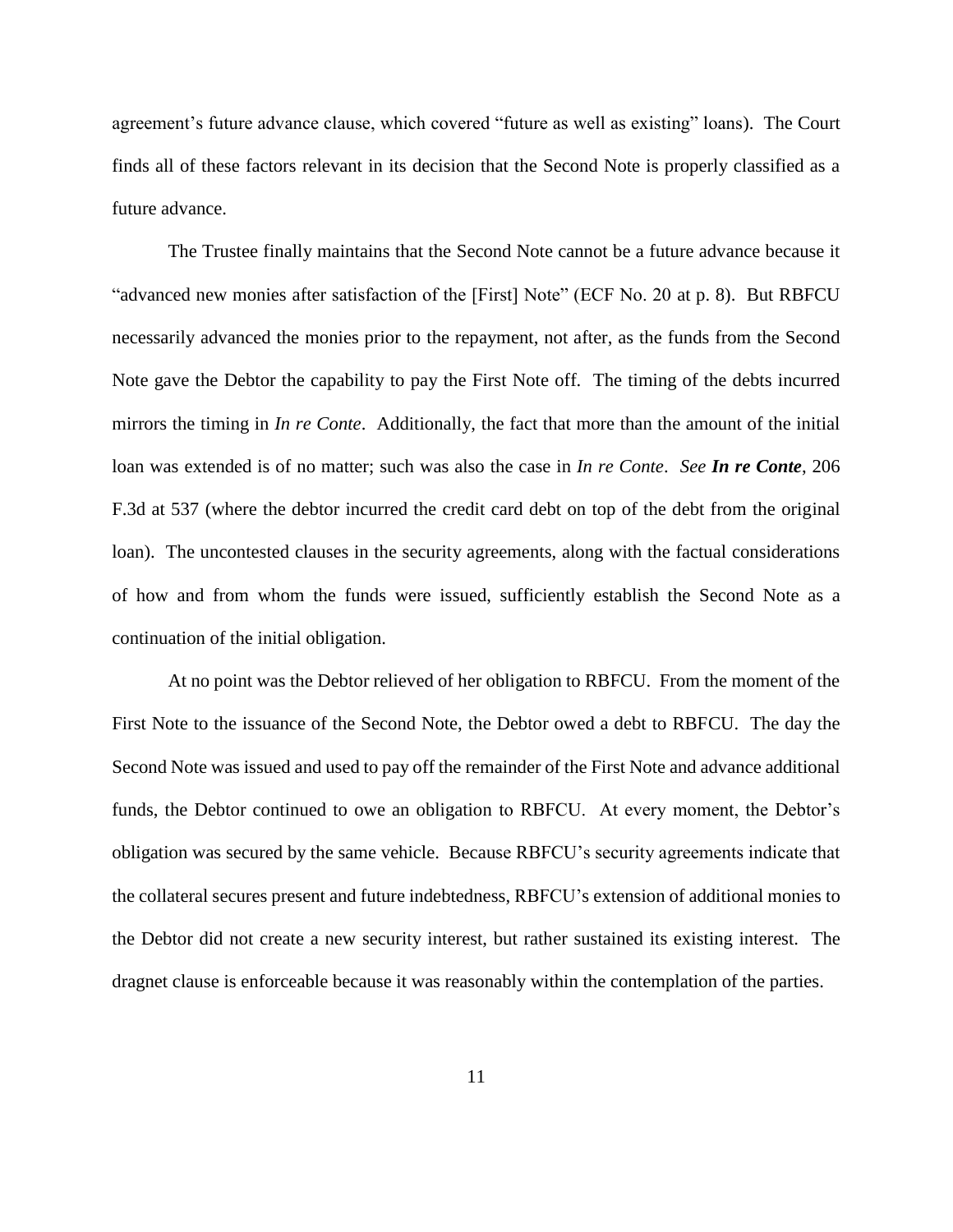### **b. Sister Circuits' Case Law Supports a Finding of Perfection.**

Because this is a matter of first impression in Texas, both parties cite persuasive cases from other jurisdictions. There are a few particularly useful cases from bankruptcy courts outside of Texas; the analysis under their own state laws provides a framework for other courts. The Court notes, however, that the existence of and variance in the certificate of title acts of different states will produce different results. Therefore, the weight given to the cited decisions fluctuates with the statutory similarities of their respective jurisdictions.

The few outside courts to consider similar facts under similar law reach conclusions consistent with this Court's decision. *See, e.g.*, *In re Dickey*, 214 B.R. 145, 147 (Bankr. W.D. Pa. 1997) (finding that, when a lien is initially noted on a title, the payment of one loan through laterissued funds from the lienholder does not extinguish the secured claim or require re-notation of the lienholder's interest on the title)<sup>4</sup>; *In re Spaziano*, 16 B.R. 799, 800 (Bankr. D.R.I. 1982) (finding that, when a security interest is properly perfected through notation of the lien on the title, a second loan between the same parties secured by identical collateral does not require re-notation of the lien). 5

Comparable cases that resulted in unperfected security interests are factually distinct in crucial respects. *See, e.g.*, *In re Merrill*, 258 B.R. 750, 756 (Bankr. W.D. Mo. 2001) (finding that the lien was not perfected because Missouri state law requires that the lien notation itself indicate

<sup>4</sup> Pennsylvania state law requires that there be notice of an encumbrance on the certificate of title. 75 Pa. Stat. and Cons. Stat. § 1132.1(d). The creditor in *In re Dickey* properly noted its lien on the title after the first transaction but did not re-list it after the debtor paid off the loan with subsequently lent funds. *In re Dickey*, 214 B.R. at 146–47. The security interest continued with the obligation. *Id.*

<sup>&</sup>lt;sup>5</sup> Rhode Island state law provides for more than one method of perfecting a security interest in a motor vehicle, but one option requires the notation of the lien on the certificate of title, as in Texas. 31 R.I. Gen. Laws § 31–3.1–19. The creditor in *In re Spaziano* perfected through lien notation. *In re Spaziano*, 16 B.R. at 799.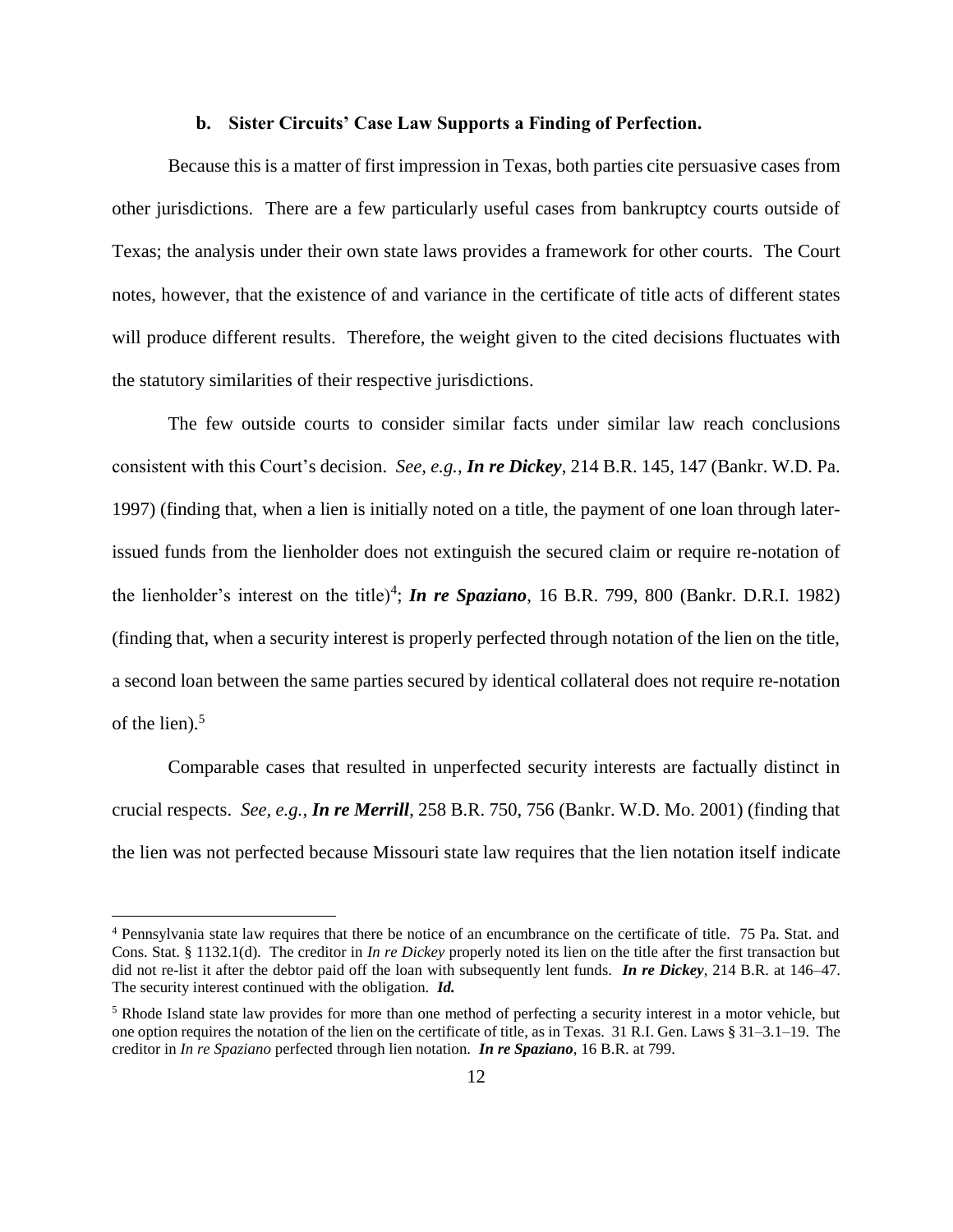that the lien is subject to future advances) 6 ; *In re Grizaffi*, 23 B.R. 137, 139 (Bankr. D. Colo. 1982) (finding no valid future advance where the creditor lacked evidence to show that the collateral was intended to serve as collateral for multiple loans, and where the creditor did not include dragnet language in the security agreement).<sup>7</sup> This Court finds that in states with perfection methods most similar to those in Texas law, and in cases with facts most similar to those in this case, the second loan is treated as a future advance and the lien remains perfected.

### **3. Finding the Lien Continues Serves the Notice Goals of the Perfection Process.**

The final consideration—after examining the relevant statutes, Texas law, and law from other jurisdictions—is whether or not a ruling for RBFCU comports with the purposes behind Texas law's perfection process. The goals of the Texas certificate of title laws are to prevent: (1) the theft of motor vehicles; (2) the importing and trafficking of stolen motor vehicles; and (3) the sale of an encumbered motor vehicle without disclosure of the lien to the purchaser. Tex. Transp. Code Ann. § 501.003 (West 2012). Texas law avoids mandatory retitling when no purpose is served, even to the extent of not requiring retitling upon assignment of a lien. *In re Clark Contracting Services, Inc.*, 438 B.R. 913, 925 (W.D. Tex. 2010).

The world is put on notice of a lienholder's interest in a motor vehicle when the lienholder marks its lien on a certificate of title. *In re Biggerstaff*, 2004 WL 3209524, at \*2–3. The world

<sup>6</sup> Under Missouri state law, both the security agreements and the lienholder's notation on the certificate of title must include the language "subject to future advances" in order for the lien to be perfected as to additional funds. Mo. Rev. Stat. § 301.600(5). The creditor in *In re Merrill* did not include such language in either location. *In re Merrill*, 258 B.R. at 753.

<sup>7</sup> The *In re Grizaffi* creditor's boilerplate security agreement included clauses with check boxes beside them. *In re Grizaffi*, 23 B.R. at 139. The creditor checked the box indicating that the debt was payable to the secured party; the creditor did not check the box next to the dragnet clause that would indicate the collateral would secure present or future indebtedness. *Id.* Colorado state law also requires that the amount of the lien be noted on the certificate of title, so the title's notation ceased to be accurate once the creditor alleged that the vehicle secured additional funds. *Id.* at 140; Colo. Rev. Stat. § 42-6-121(2)(a)(III).